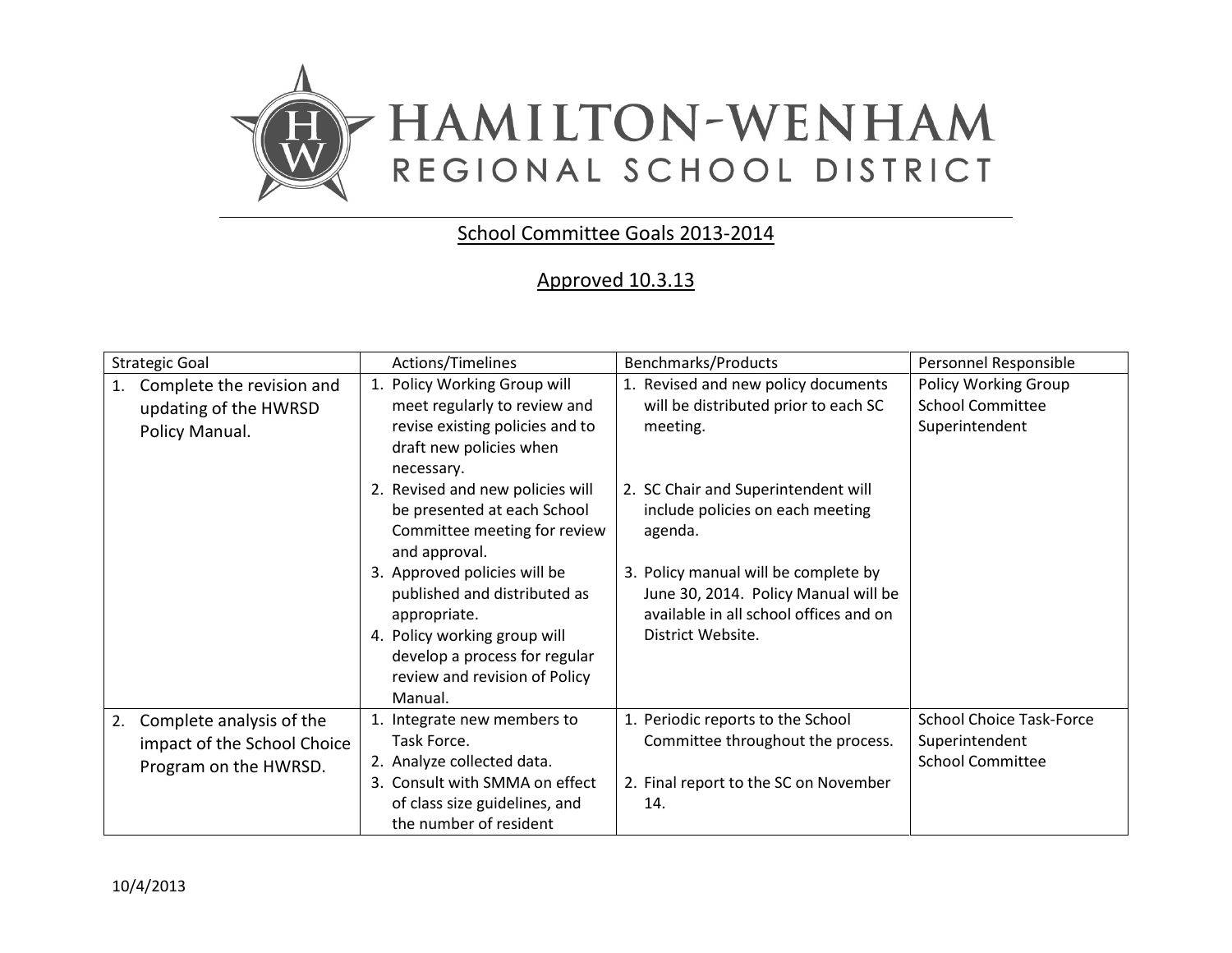|                                                                                                 | students and Choice students<br>on infrastructure.<br>4. Include discussion of Choice in<br>the visioning sessions<br>conducted by SMMA.                                                                                                                                                                                                                                                                              |                                                                                                                                                                                                                                                                                                                                                                                                  |                                                                                               |
|-------------------------------------------------------------------------------------------------|-----------------------------------------------------------------------------------------------------------------------------------------------------------------------------------------------------------------------------------------------------------------------------------------------------------------------------------------------------------------------------------------------------------------------|--------------------------------------------------------------------------------------------------------------------------------------------------------------------------------------------------------------------------------------------------------------------------------------------------------------------------------------------------------------------------------------------------|-----------------------------------------------------------------------------------------------|
| Finalize the response to the<br>3.<br>recommendations<br>contained in the<br>Operational Audit. | 1. Identify those<br>recommendations that have<br>been accepted and completed<br>and those that have been<br>rejected.<br>2. For those accepted but not<br>completed, assess plan and<br>date for completion<br>3. For those under review,<br>group recommendations<br>where appropriate and<br>develop timeline to complete<br>assessment and<br>implementation (if required)<br>for each recommendation or<br>group | Updated status of all<br>1.<br>recommendations.<br>2. Commitment by project owners to<br>complete tasks for all accepted<br>recommendations (including<br>projects or actions which may<br>address underlying issue in a<br>manner different than the<br>recommendation)<br><b>Presentation to School Committee</b><br>$\overline{3}$ .<br>and community before final<br>approval of FY15 Budget | Assistant Superintendent of<br>Finance and Administration<br><b>School Committee Chairman</b> |
| Oversee the master plan<br>4.<br>project                                                        | 1. Work with SMMA to guide the<br>process                                                                                                                                                                                                                                                                                                                                                                             | Provide regular progress<br>1.<br>reports at SC meetings<br>2. Present final plan to SC in<br>January 2014.                                                                                                                                                                                                                                                                                      | <b>Master Plan Steering</b><br>Committee                                                      |
| Negotiate a new<br>5.<br>agreement with the<br><b>HWREA</b>                                     | Collect and analyze<br>1.<br>benchmark data<br>Develop SC position<br>2.<br>Negotiate<br>3.                                                                                                                                                                                                                                                                                                                           | <b>Benchmark information</b><br>1.<br>SC "asks"<br>2.<br>SC position on HWREA "asks"<br>3.<br>Short-list of remaining open issues<br>4.<br>Reach final agreement<br>5.                                                                                                                                                                                                                           | Negotiations Sub-<br>Committee<br><b>School Committee</b><br>Town Representative              |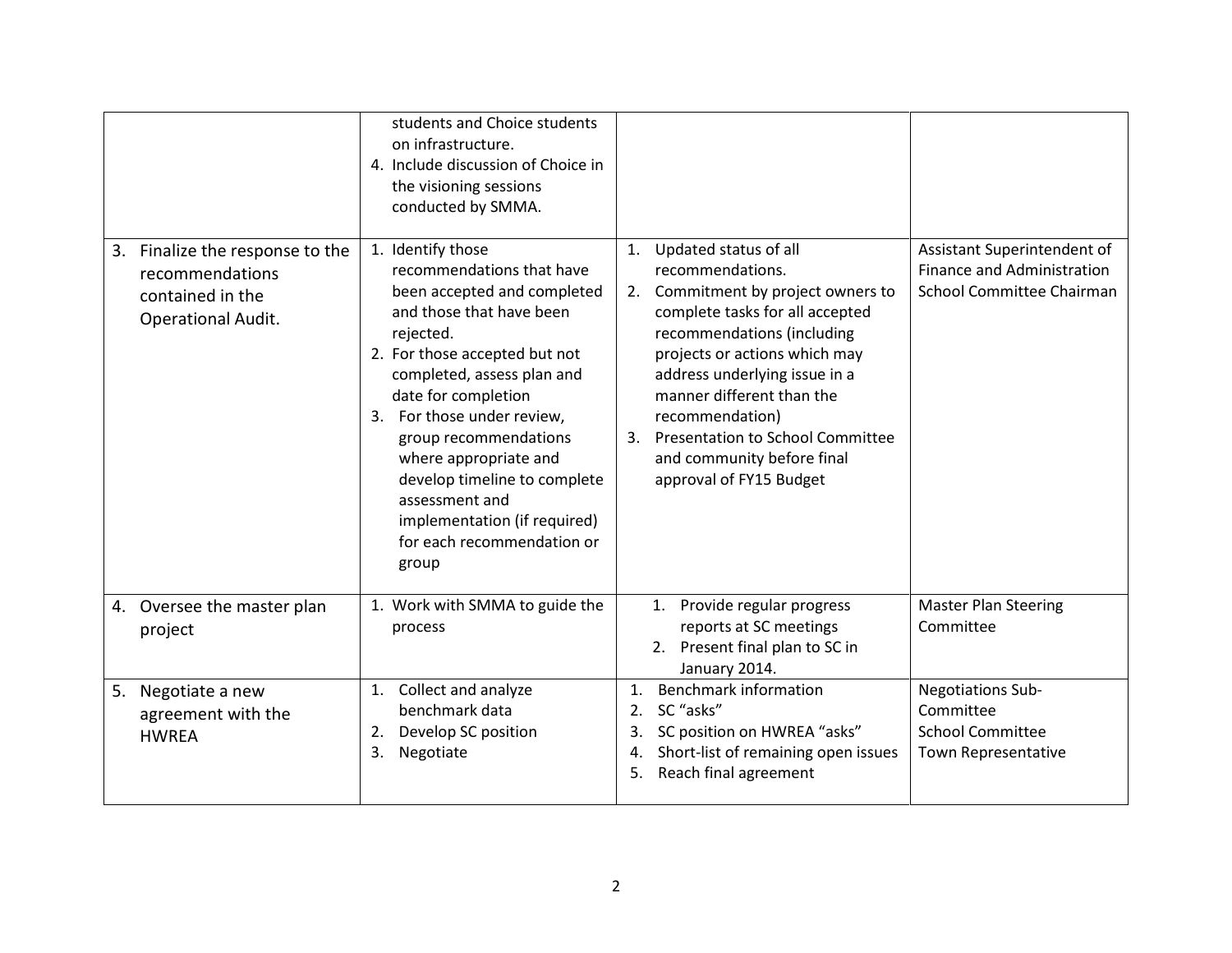| 6. | Develop and approve a<br>FY15 budget that provides<br>a high-quality education<br>and ensures efficient use of<br>community resources | Meet with EdFund<br>1.<br>Representatives regarding the<br>possibility of funding a grant<br>writer position.                                                                                                                                            | 1.<br>2.<br>3. | <b>EdFund Meeting</b><br>Approved funding from EdFund<br><b>Hire Grant Writer for HWRSD</b>                                      | Superintendent<br>District Leadership Team<br><b>School Committee</b>        |
|----|---------------------------------------------------------------------------------------------------------------------------------------|----------------------------------------------------------------------------------------------------------------------------------------------------------------------------------------------------------------------------------------------------------|----------------|----------------------------------------------------------------------------------------------------------------------------------|------------------------------------------------------------------------------|
| 7. | Facilitate passage of the<br>debt exclusion for fall town<br>meetings                                                                 | Develop a presentation to<br>1.<br>review the summer 2013<br>construction projects and the<br>anticipated 2summer 2014<br>projects.<br>Present presentation at October<br>2.<br>School Committee Meeting.<br>Present at November Town<br>3.<br>Meetings. | 1.<br>2.<br>3. | Completed presentation.<br><b>October School Committee</b><br>Presentation<br>Town Meeting Presentations on<br>November 4 and 5. | <b>Facilities Working Group</b><br><b>School Committee</b><br>Superintendent |
| 8. | Consider revisions to the<br>Regional Agreement re:<br>size of the committee.                                                         | 1. Gather data based on committee<br>feedback<br>2. Analyze and discuss data and<br>determine if change is<br>appropriate                                                                                                                                | $\mathbf{1}$ . | Presentation and discussion at<br>committee meeting                                                                              | Chairman                                                                     |
| 9. | Develop a plan for<br>maintaining continuity<br>during transitions in SC<br>membership.                                               | 1. Develop a School Committee<br><b>Orientation Manual</b>                                                                                                                                                                                               | 1.             | <b>Completed SC Orientation</b><br>Manual                                                                                        | <b>School Committee</b>                                                      |